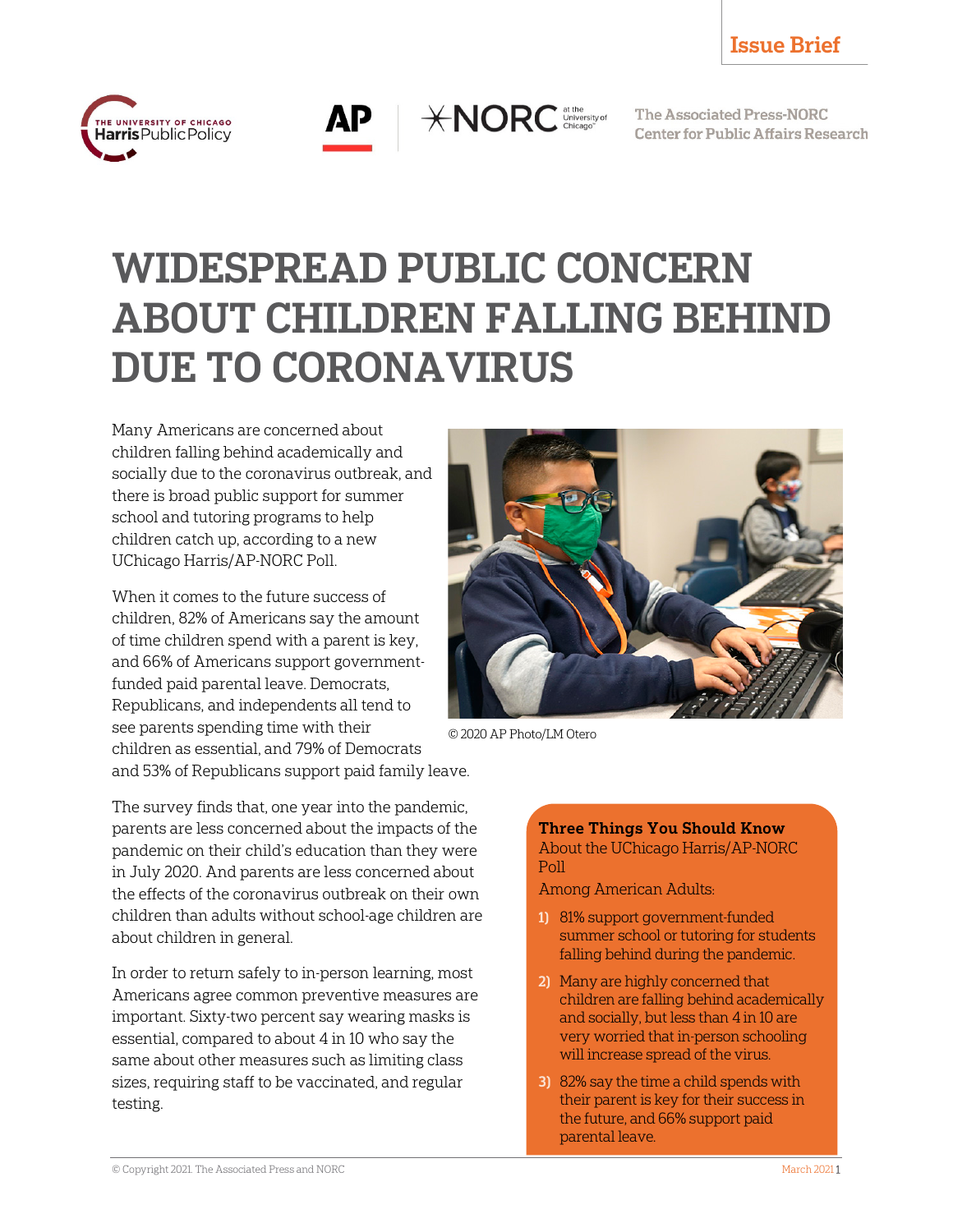Just 33% of parents and 41% of those without school-age children are extremely or very worried about in-person schooling leading to additional spread of the coronavirus, though about another third of each group are somewhat concerned.

While 52% of Americans feel the use of technology has improved the quality of education, half also believe technology has increased inequalities between high- and low-income students.

The nationwide poll was conducted by the University of Chicago Harris School of Public Policy and The Associated Press-NORC Center for Public Affairs Research from February 25 to March 1, 2021, using AmeriSpeak®, the probability-based panel of NORC at the University of Chicago. Online and telephone interviews using landlines and cell phones were conducted with 1,076 adults. The margin of sampling error is +/- 4.1 percentage points.

Other key findings from the study include:

- While both those with and without school-age children agree on the other safety measures, just 33% of parents say requiring all students and staff to be tested regularly for COVID-19 is essential to reopening, compared to 44% of those without school-age children.
- Twenty-two percent of parents are very concerned about their ability to handle other responsibilities due to the pandemic, compared to 41% who said the same in July 2020.
- Sixty-nine percent of Americans support a government-funded program to provide students with laptop or tablet computers to help students complete their schoolwork at home.
- Fifty-one percent of parents support sending cash payments to parents, compared to 41% of those without school-age children.
- About 8 in 10 Americans say time spent with a parent and hard work is extremely or very important to future success, while just 26% say luck is important.
- Just 24% of white adults say race or ethnicity is key to children's success, compared to 43% of Hispanic and 64% of Black adults.

#### AMERICANS ARE CONCERNED ABOUT CHILDREN FALLING BEHIND DURING THE CORONAVIRUS OUTBREAK, BUT PARENTS ARE LESS WORRIED THAN ADULTS WITHOUT SCHOOL-AGE CHILDREN.

About a year after many schools began closing their doors and shifting to virtual classrooms due to the coronavirus outbreak, there is concern among both parents and those without school-age children about the effect of the pandemic on children.

In particular, majorities of Americans without school-age children are very concerned about children falling behind both academically and socially. They are less worried about in-person learning leading to additional spread of the coronavirus.

Parents are less concerned about the impacts of COVID-19 for their own children than those without school-age children are about children in general. Less than half of parents say they are extremely or very concerned about their own child for each of the potential concerns asked about, while more than half of those without school-age children express apprehension for nearly every concern.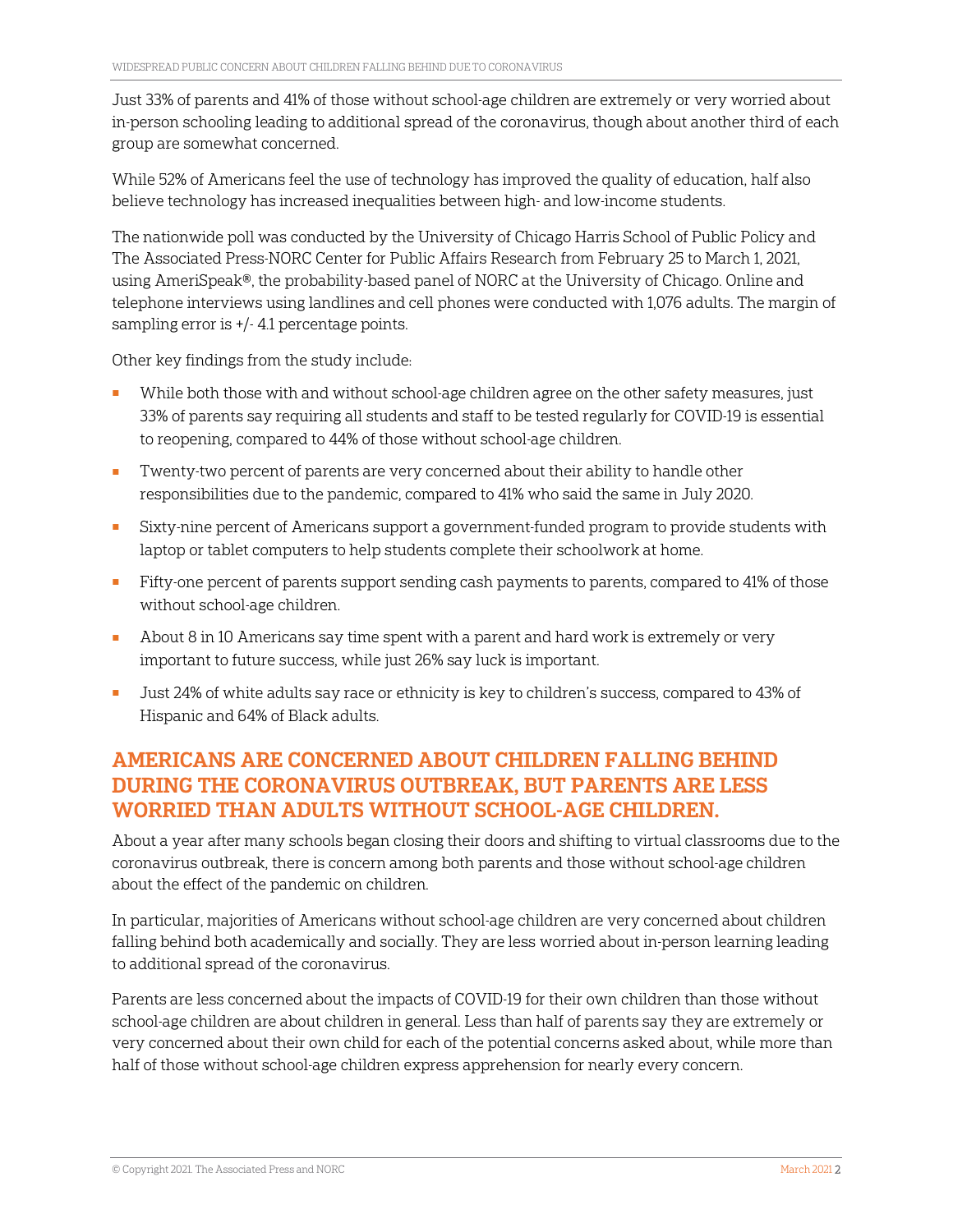

Additionally, concern among parents has decreased since July 2020. Of the four impacts of COVID-19 asked about in July 2020, parents are now significantly less worried about the effects on their children than they were earlier in the pandemic.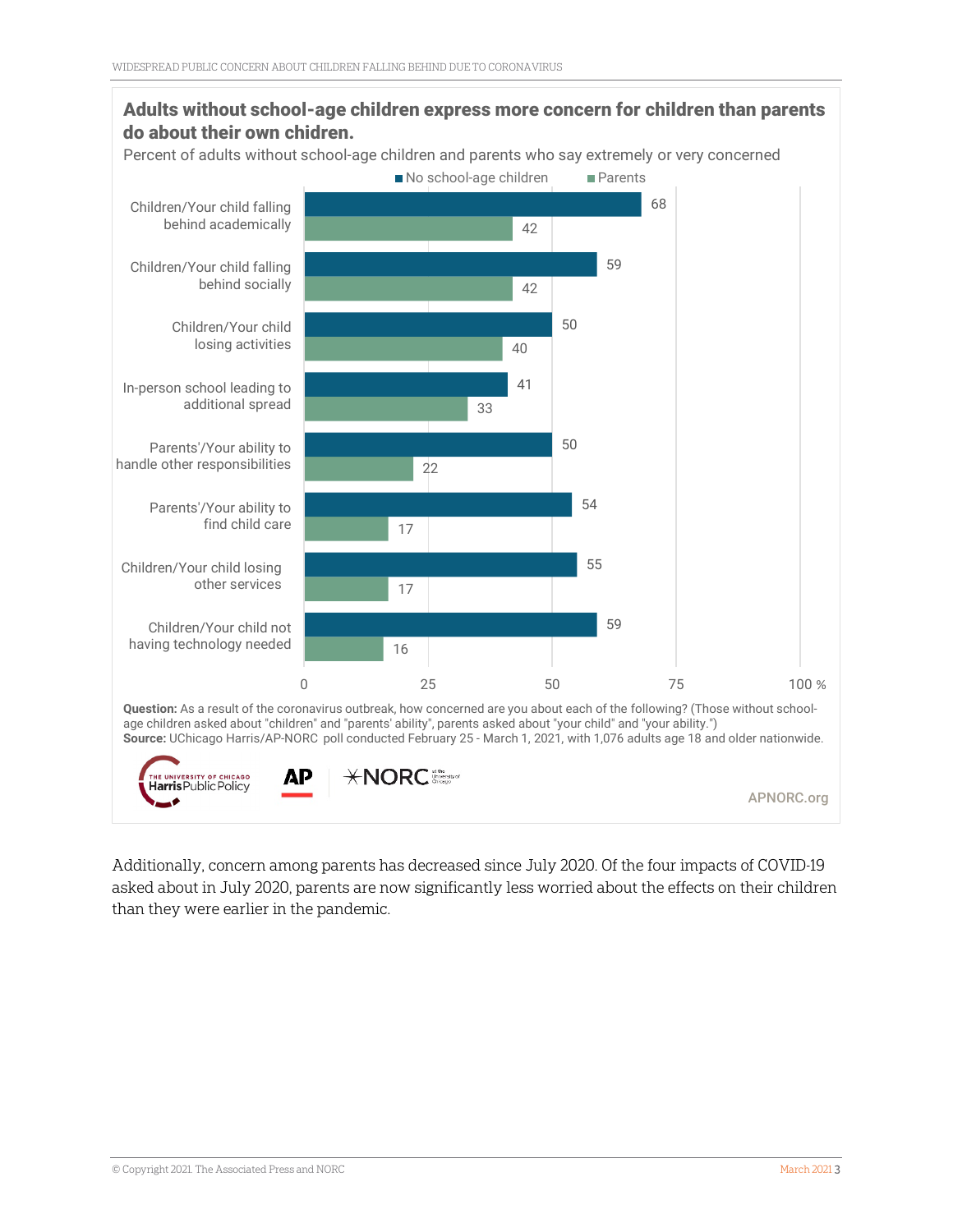

With this widespread concern, 81% of Americans support government-funded summer school or tutoring for students who have fallen behind academically during the coronavirus pandemic, including significant majorities of both Republicans and Democrats.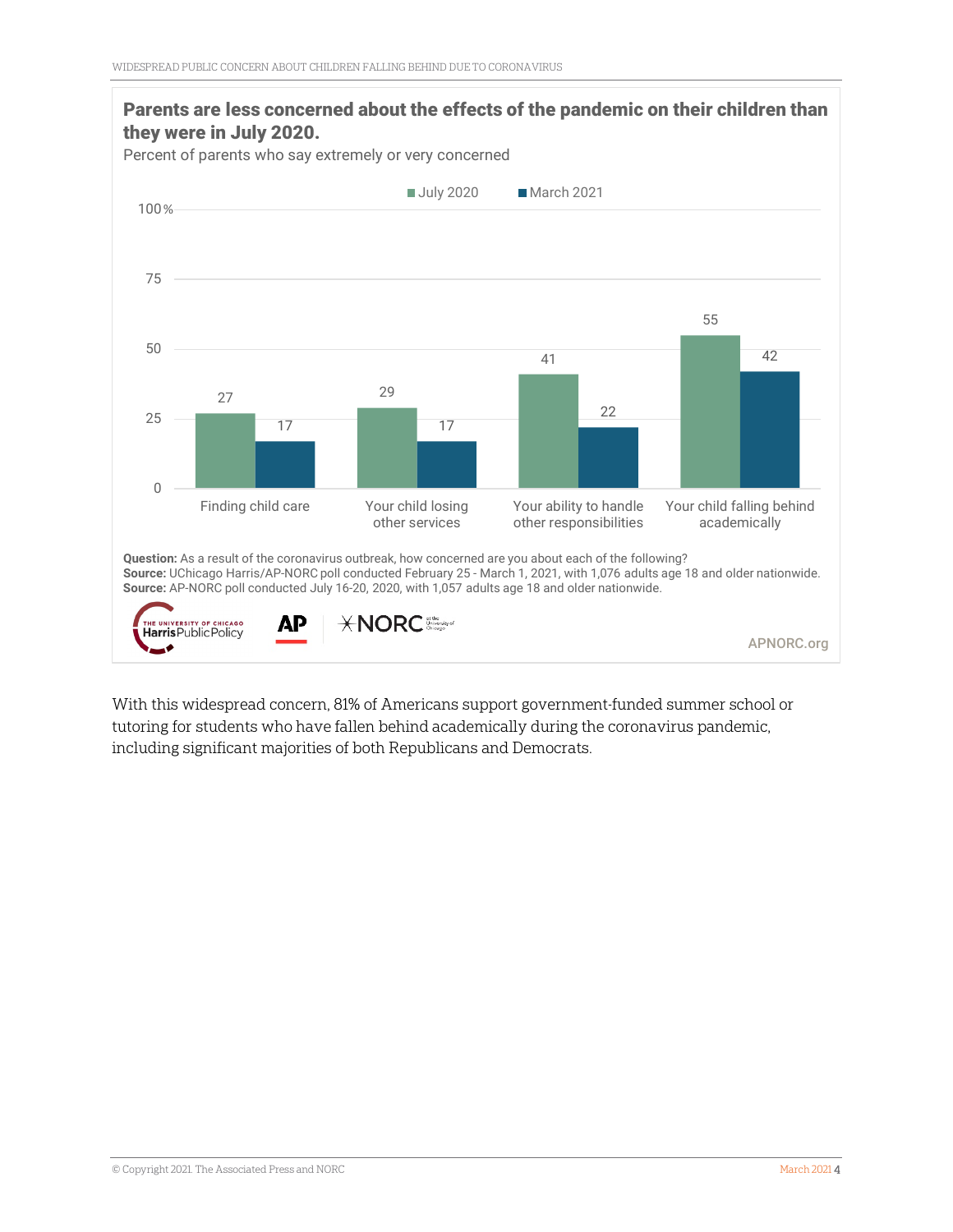

#### MOST AMERICANS BELIEVE SAFETY MEASURES ARE IMPORTANT FOR RETURNING TO IN-PERSON INSTRUCTION, BUT LESS THAN HALF FIND MOST OF THESE MEASURES ESSENTIAL.

As schools begin to reopen around the country, most Americans think wearing face masks, requiring frequent testing, limiting class sizes, and requiring teachers to be vaccinated are important for a safe return to in-person instruction. However, the only measure that the majority of Americans say is essential is requiring masks.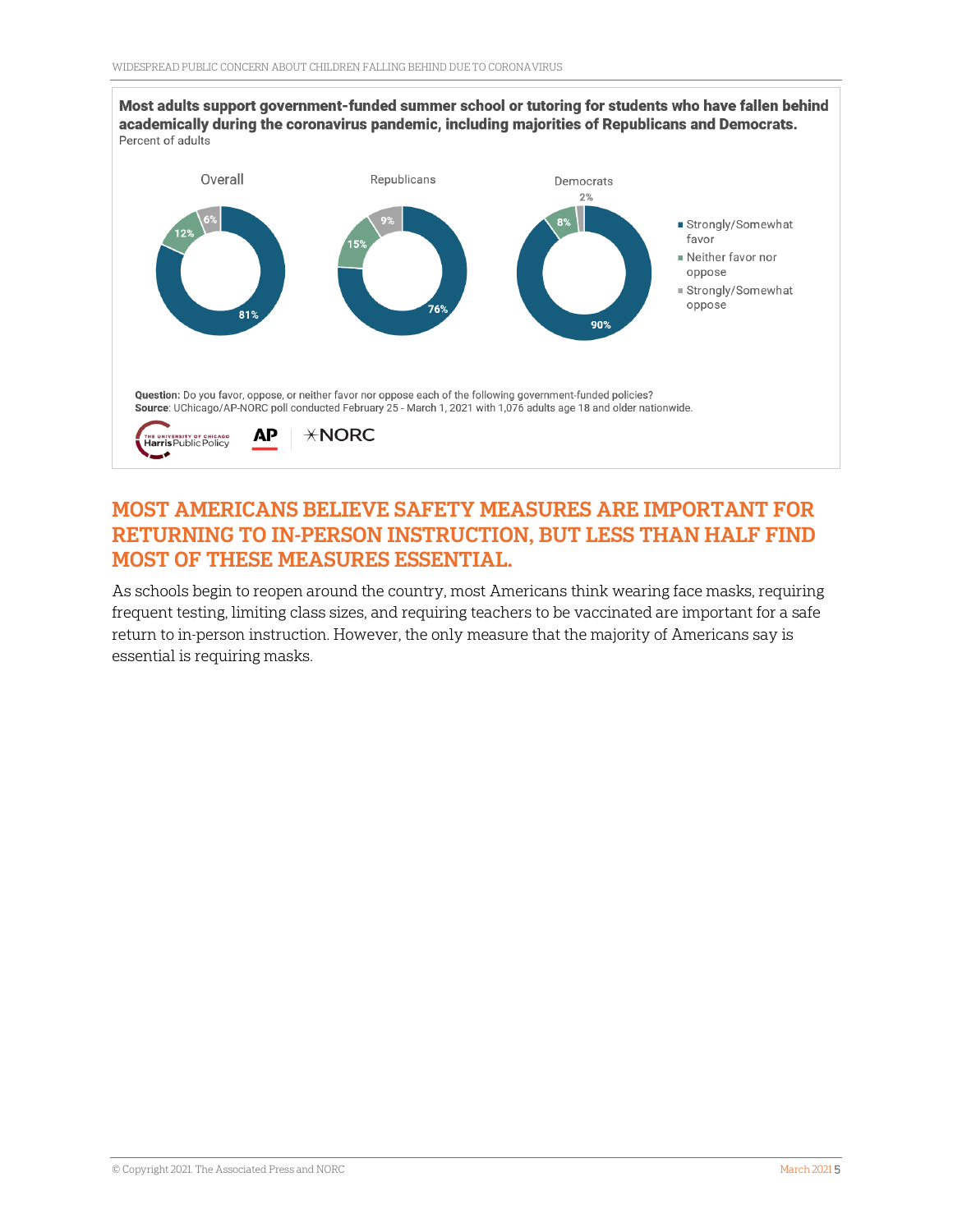

#### A majority say it is essential to wear masks when returning to in-person instruction, less than half say other measures are essential.

While parents and those without school-age children agree on the other safety measures, parents place less importance on regular testing. Just a third of parents say requiring all students and staff to be tested regularly for COVID-19 is essential to reopening, compared to 44% of those without schoolage children.

Hispanic Americans are more likely than white Americans to say face masks (92% vs. 81%), regular testing (80% vs. 70%), and limiting class sizes (94% vs. 80%) are essential or important for returning to school. African Americans are also more likely to emphasize regular testing compared to white adults (84% vs. 70%).

### VAST MAJORITY BELIEVE THAT TIME SPENT WITH PARENTS IS KEY TO LONG-TERM SUCCESS, AND SUPPORT IS HIGH FOR PAID PARENTAL LEAVE TO FACILITATE THAT TIME.

Eighty-two percent of adults say that the time a child spends with their parent is extremely or very important for their success as adults. And, two-thirds of Americans support a government-funded policy to provide paid parental leave after childbirth or adoption.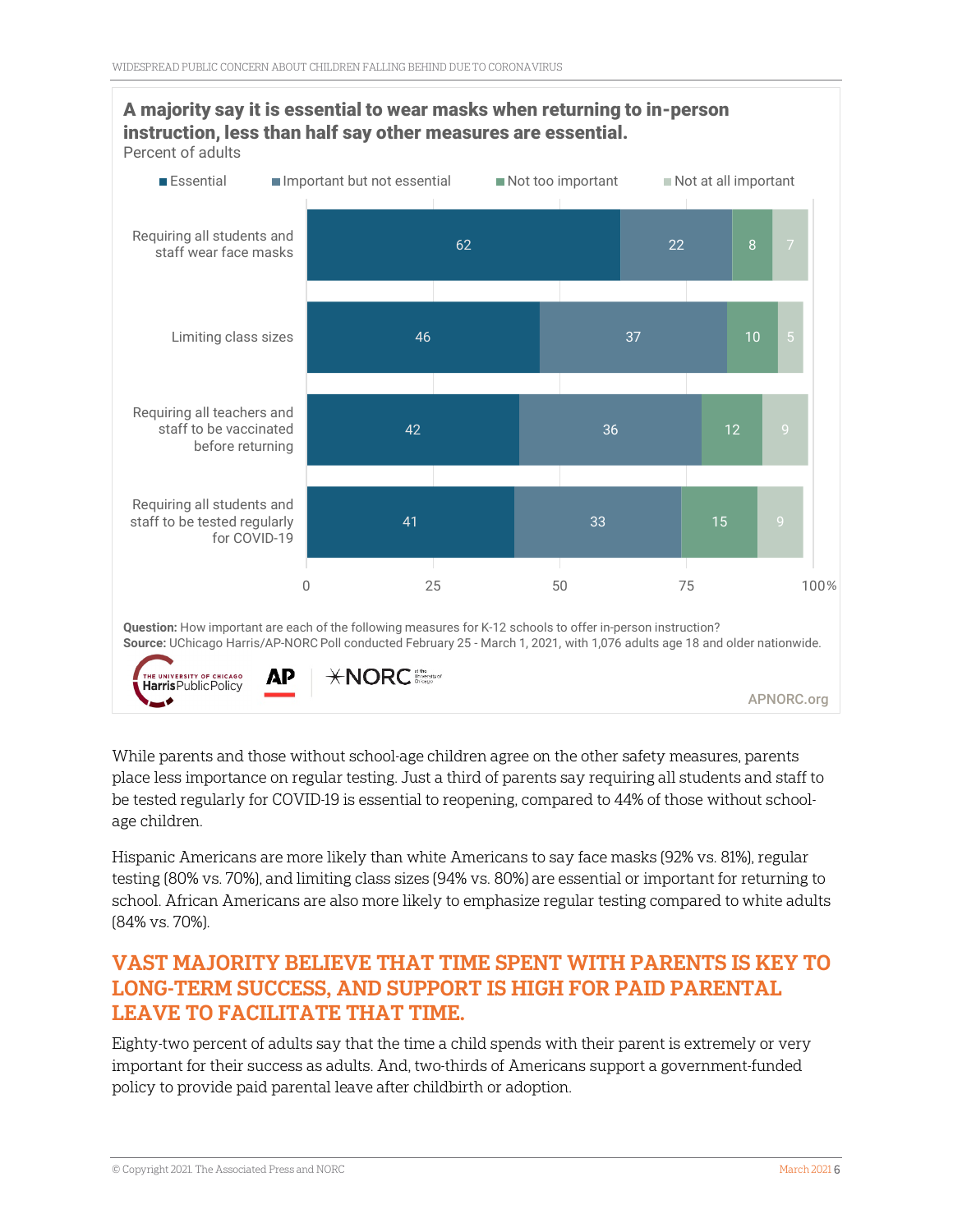Belief in the importance of parent time is nearly universal, with more than 8 in 10 of both those with and without school-age children, as well as both Republicans and Democrats, saying it is very important.

Despite this consensus, there are differences across groups when it comes to supporting paid family leave. While a majority of Republicans express support for this policy, Democrats express much higher levels of support. Parents of school-age children are also more supportive of paid leave than those without.



In addition to spending time with their parents, Americans overwhelmingly agree that hard work is key to children's future success, while just a quarter say luck is extremely or very important.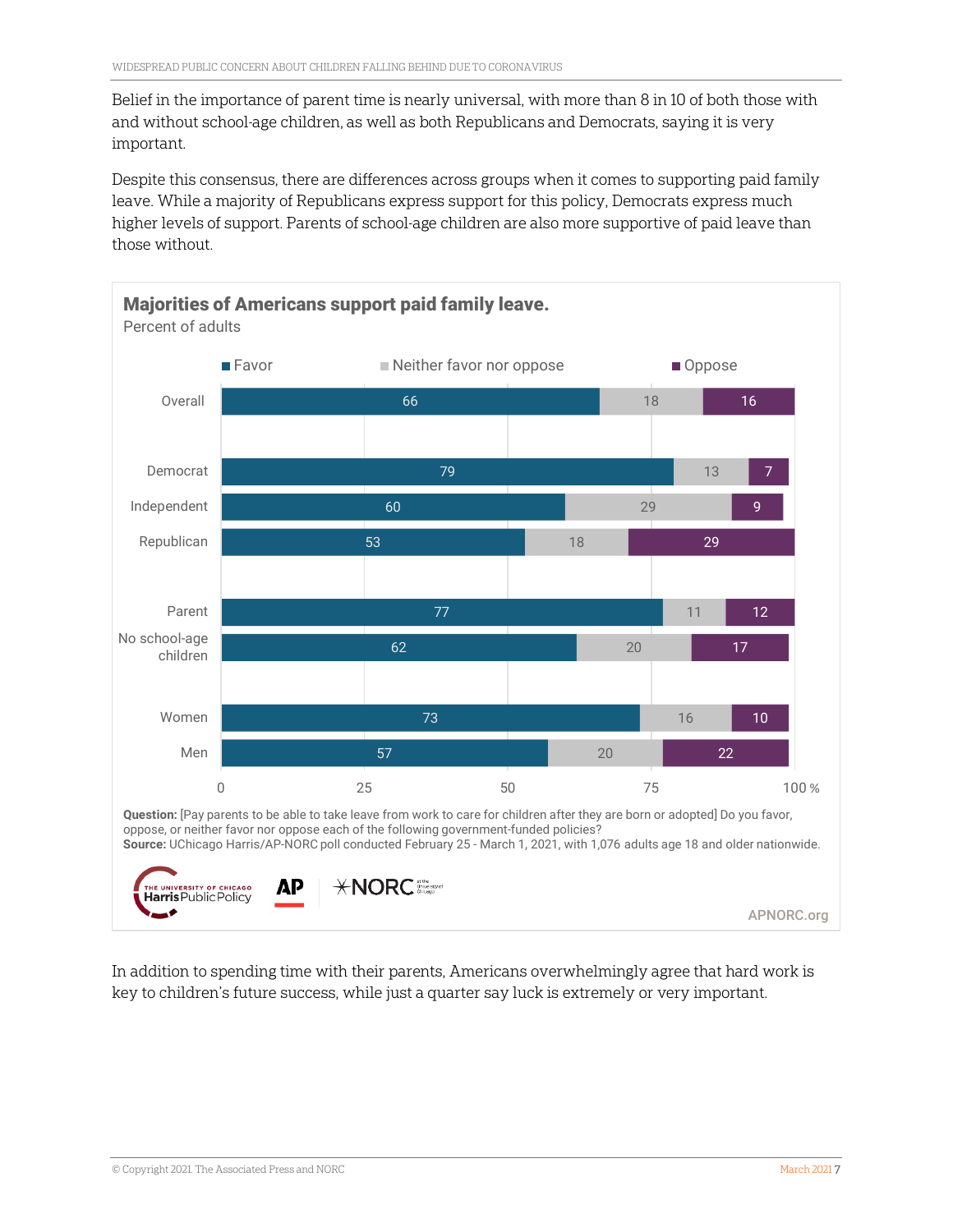

Just 24% of white adults say race or ethnicity is important to future success, compared to 43% of Hispanic and 64% of Black adults.

And while there is widespread agreement amongst both Republicans and Democrats that spending time with a parent and hard work are both key to future success, other potential factors such as parental income, race and ethnicity, and luck break down across partisan lines.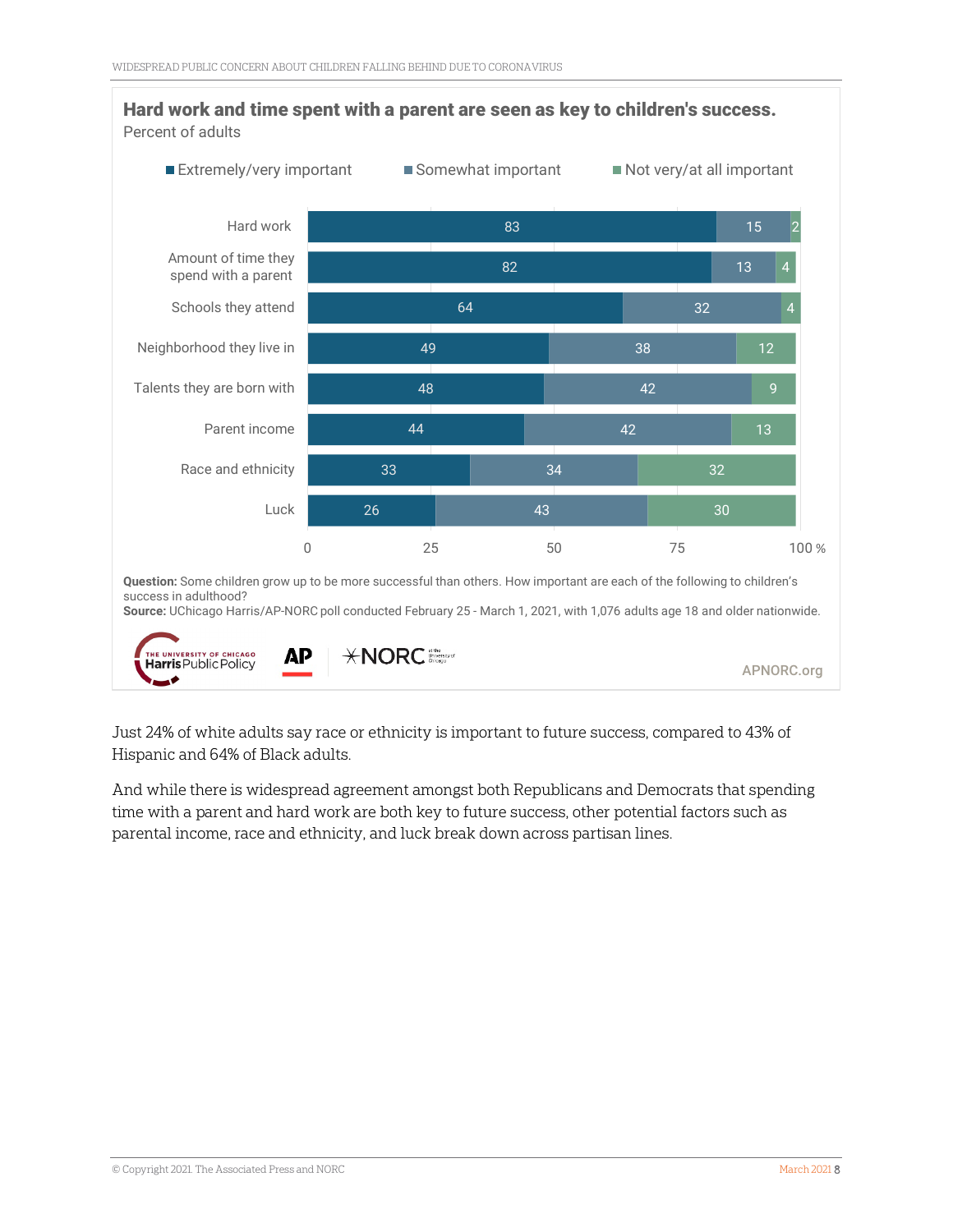

#### THERE IS MIXED PUBLIC SUPPORT FOR POLICIES AIMED AT HELPING PARENTS AND CHILDREN.

When it comes to potential policies designed to help parents and children, Americans express varying levels of support.

Two-thirds of adults favor government polices making preschool available to all children in the United States, while less than half support tax-funded vouchers or sending cash payments directly to families with children.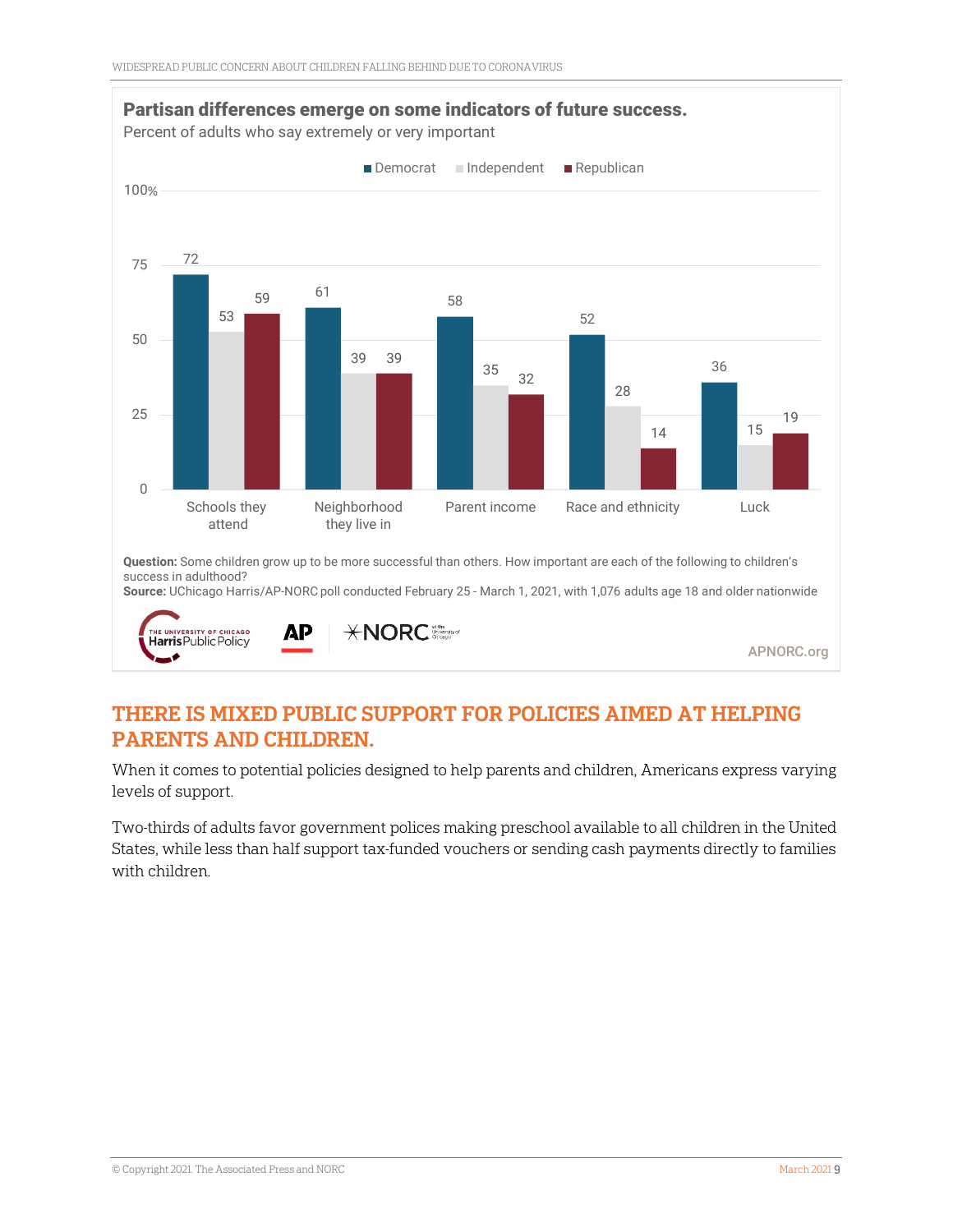#### Two-thirds of Americans support paid leave and universal preschool, while other policies to help families have mixed support.



Fifty-one percent of parents with school-age children support sending cash payments to parents, compared to 41% of those without school-age children. And Americans making less than \$50,000 a year are also more supportive than those making more than \$100,000 of policies to increase family income, both by tax credits (61% vs. 51%) and by sending cash directly (49% vs. 31%).

Democrats view each policy more favorably than Republicans, other than school vouchers, which both Democrats and Republicans view about equally.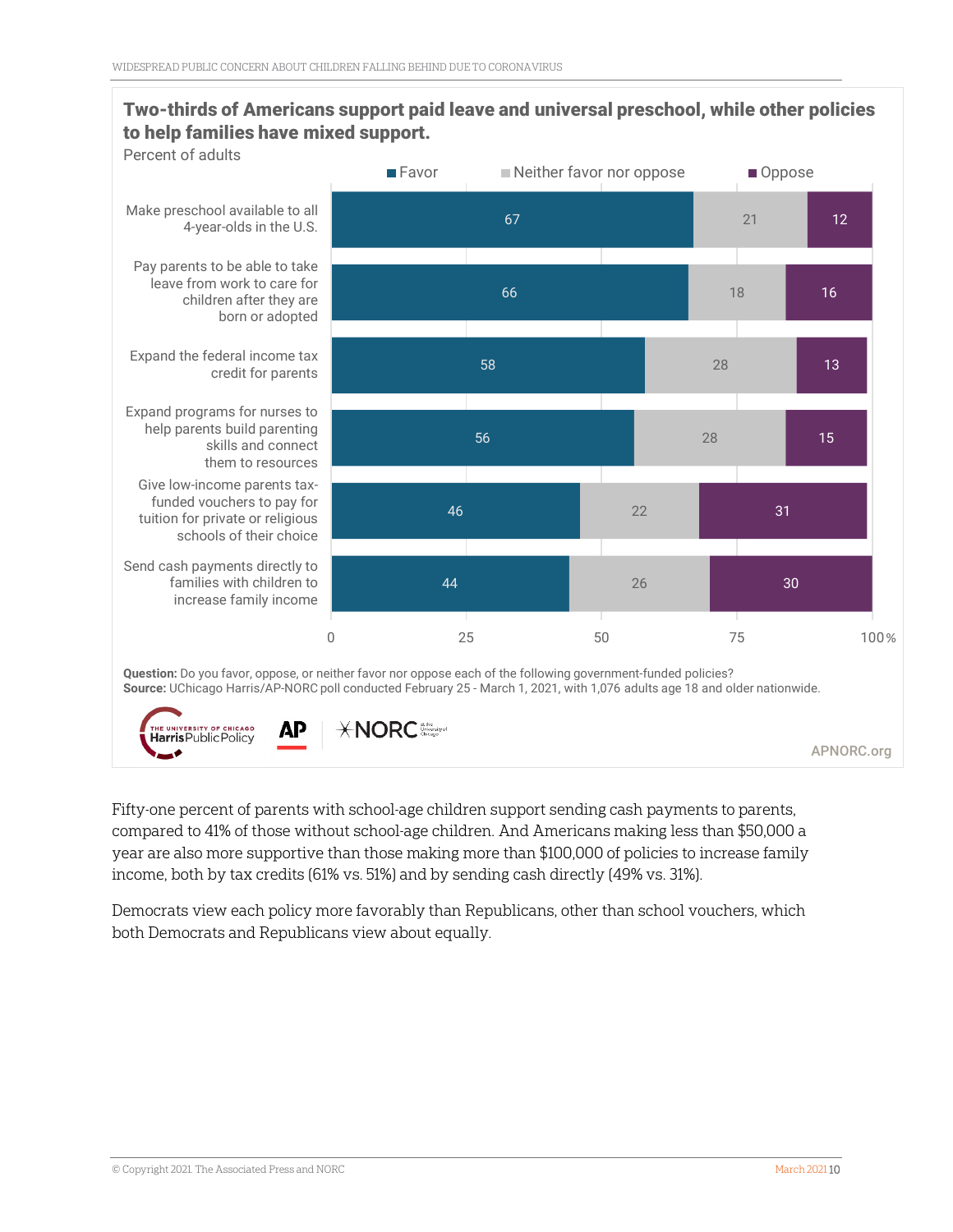

## Democrats are more supportive of policies aimed to help families, but universal preschool and paid family leave are most popular policies for both parties.

#### A MAJORITY OF AMERICANS SAY THE USE OF TECHNOLOGY HAS IMPROVED THE QUALITY OF EDUCATION, BUT HALF ALSO SAY THIS HAS INCREASED INEQUALITY.

The use of computers and learning applications in schools has increased in recent years, a trend that was greatly accelerated as schools moved to virtual formats during the pandemic.

Fifty-two percent of Americans say that the use of technology to teach children has made the quality of education better, 17% say it has not made much of a difference, and 28% say it has made it worse.

While a majority view technology as a positive overall, half of Americans say that technology has also increased inequalities in education between high- and low-income children in this country. Thirty-one percent say it has not made much of a difference, and 17% say it has decreased inequalities.

**E UNIVERSITY OF CHICAGO Harris** Public Policy

APNORC.org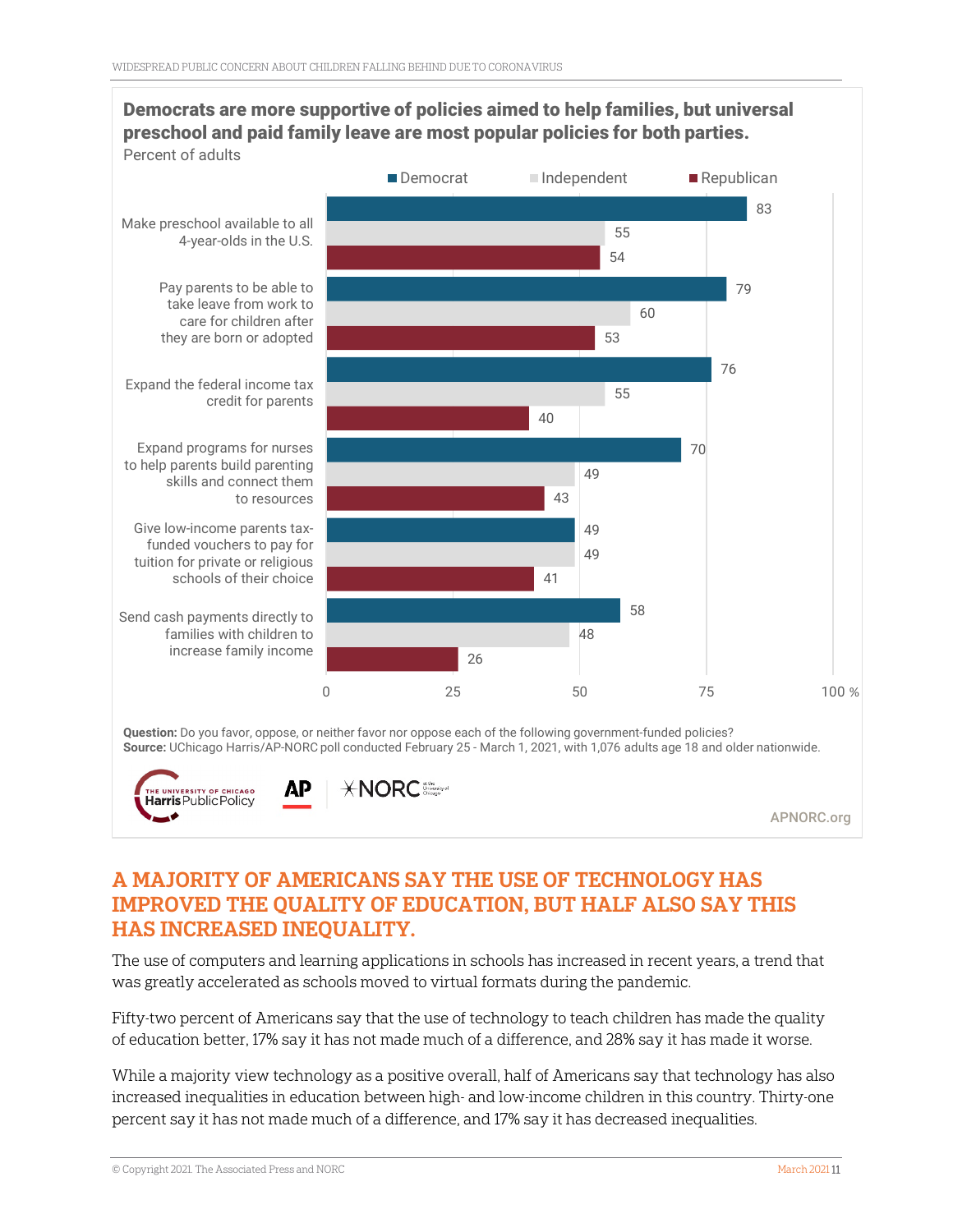Those with and without school-age children do not have different views on the use of technology in schools.

Americans' views about whether technology has improved the quality of education is not strongly tied to beliefs about technology's impact on inequalities. Among those who say technology has improved the quality of education, 57% believe it has increased inequalities. Similarly, among those who say technology has not improved the quality of education, 53% report it has increased inequalities.

As the coronavirus outbreak has caused many schools to take place entirely or partially online, 69% of Americans support a government-funded program to provide students with laptop or tablet computers in order to help them complete their schoolwork at home. Democrats are more supportive than independents and Republicans (86%, 64%, and 53%, respectively).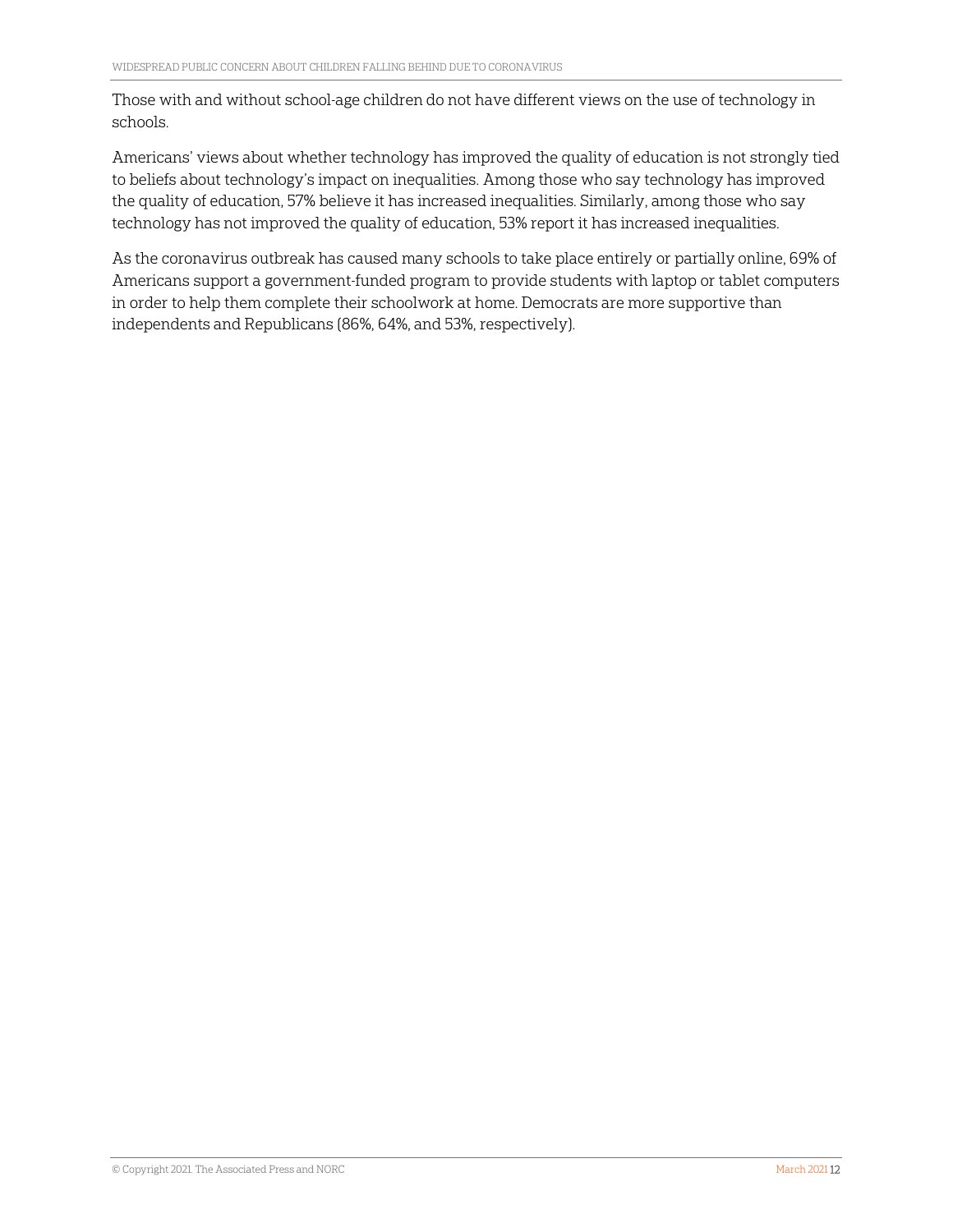#### STUDY METHODOLOGY

This survey was conducted by the University of Chicago Harris School of Public Policy and The Associated Press-NORC Center for Public Affairs Research with funding from NORC at the University of Chicago. Staff from Harris Public Policy and The AP-NORC Center collaborated on all aspects of the study.

Data were collected using the AmeriSpeak Omnibus®, a monthly multi-client survey using NORC's probability-based panel designed to be representative of the U.S. household population. The survey was part of a larger study that included questions about other topics not included in this report. During the initial recruitment phase of the panel, randomly selected U.S. households were sampled with a known, non-zero probability of selection from the NORC National Sample Frame and then contacted by U.S. mail, email, telephone, and field interviewers (face-to-face). The panel provides sample coverage of approximately 97% of the U.S. household population. Those excluded from the sample include people with P.O. Box only addresses, some addresses not listed in the USPS Delivery Sequence File, and some newly constructed dwellings.

Interviews for this survey were conducted between February 25 and March 1, 2021, with adults age 18 and over representing the 50 states and the District of Columbia. Panel members were randomly drawn from AmeriSpeak, and 1,076 completed the survey—1,019 via the web and 57 via telephone. Interviews were conducted in English. The final stage completion rate is 23.8%, the weighted household panel response rate is 19.5%, and the weighted household panel retention rate is 75.0%, for a cumulative response rate of 3.5%. The overall margin of sampling error is +/- 4.1 percentage points at the 95% confidence level, including the design effect. The margin of sampling error may be higher for subgroups.

The overall margin of sampling error for the 273 completed interviews with parents of school-age children is +/- 7.8 percentage points at the 95 percent confidence level including the design effect.

Once the sample has been selected and fielded, and all the study data have been collected and made final, a poststratification process is used to adjust for any survey nonresponse as well as any noncoverage or under- and oversampling resulting from the study-specific sample design. Poststratification variables included age, gender, census division, race/ethnicity, and education. Weighting variables were obtained from the 2020 Current Population Survey. The weighted data reflect the U.S. population of adults age 18 and over.

A topline with full question wordings is available a[t www.apnorc.org.](http://www.apnorc.org/) For more information, email [info@apnorc.org.](mailto:info@apnorc.org)

#### ABOUT THE UNIVERSITY OF CHICAGO HARRIS SCHOOL OF PUBLIC POLICY

One of the largest graduate professional schools at the University of Chicago, Harris Public Policy has been driven by the belief that evidence-based research, not ideology or intuition, is the best guide for public policy. For more than three decades, our exceptional community of scholars, students, and alumni have applied this exacting perspective to the world's most pressing problems using the latest tools of social science. Through our undergraduate and graduate programs, we empower a new generation of data-driven leaders to create a positive social impact throughout our global society. For more information, visit [https://harris.uchicago.edu/.](https://harris.uchicago.edu/)